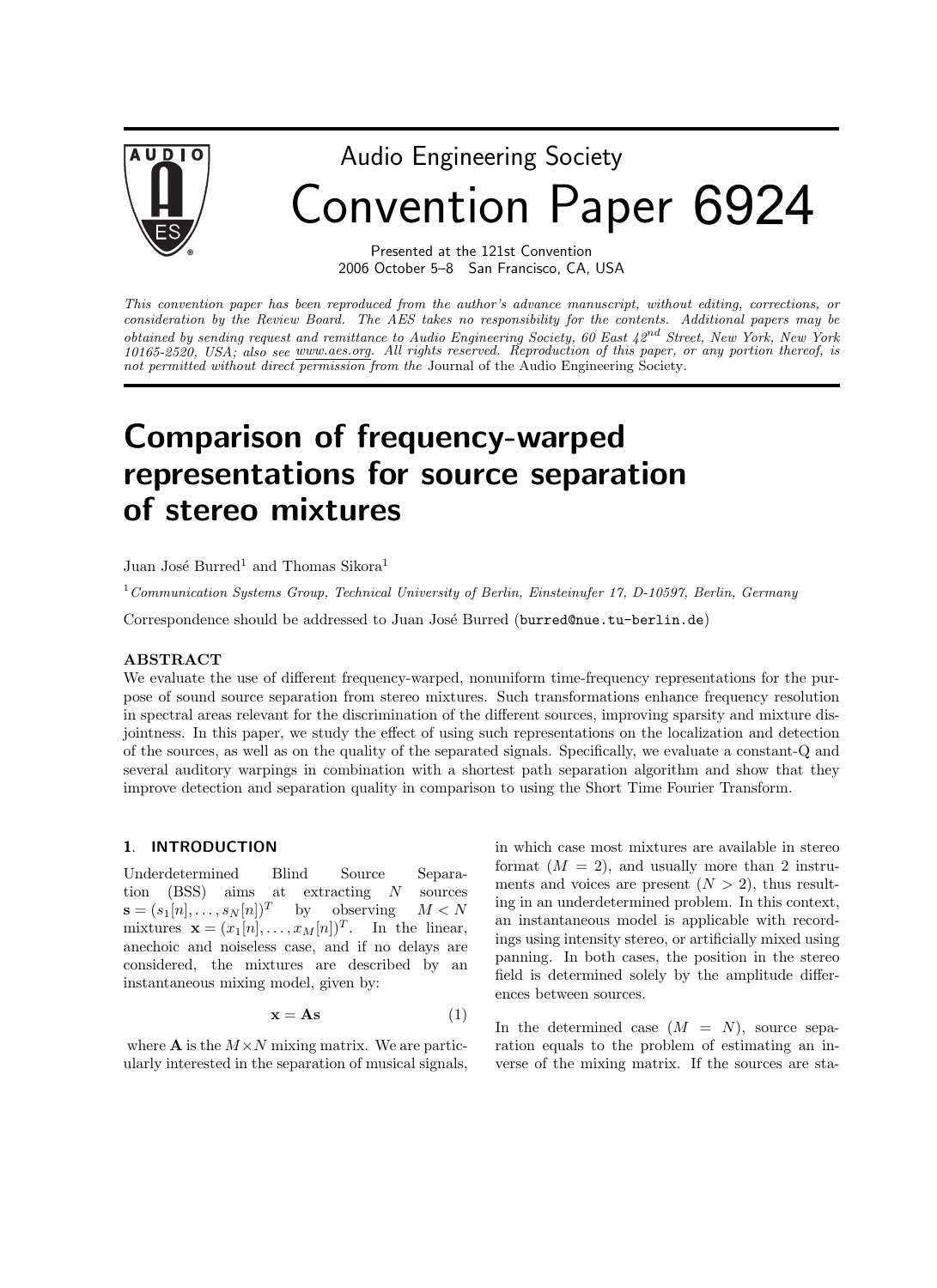tistically independent and non-Gaussian, this can be achieved with Independent Component Analysis (ICA)[1]. Once  $\mathbf{A}^{-1}$  has been estimated, the sources are directly extracted just by inverting eq. 1. However, in the underdetermined case A is unsquare and therefore not invertible, which means that both A and the source vector s must be estimated in order to solve the problem. Since it is hard to estimate A and s simultaneously, the problem is usually divided into a mixing matrix estimation stage and a source estimation or resynthesis stage.

Most algorithms for underdetermined separation are based on the assumption that the signals are sparse in some domain [2]. A signal is said to be sparse if most of its samples are zero or near to zero, which corresponds to a supergaussian probability density (such as a Laplacian density). In most cases, the sparser the sources are, the less they will overlap when mixed (i.e., the more disjoint will be their mixture), and consequently the easier will be their separation. Audio signals are not sufficiently sparse in the time domain [3, 4], and therefore must be converted to a sparser domain in order to obtain acceptable results.

To this end, the Short Time Fourier Transform (STFT) has been widely used to transform the mixtures before performing separation in the spectral domain [5, 4, 6]. However, the equal frequency resolution offered by the STFT is disadvantageous for the task of speech or music separation. The reason for this is, on the one hand, that speech and music signals concentrate most of their energy in the mid-lower part of the spectrum, and therefore ovelappings are more likely to occur in this area. On the other hand, musical notes follow a logarithmic frequency relationship that does not correspond with the linearly spaced subbands of a STFT spectrogram. Notes in the lower range often fall into the same subbands and will thus overlap.

To overcome this, the application of multiresolution analysis to source separation has been proposed, in particular through the usage of wavelets [7]. The wavelet transform provides a constant-Q, non-uniform time-frequency representation (often called scalogram, in opposition to the STFT spectrogram), with high frequency resolution for low frequencies and high time resolution for high frequencies. This decomposition is adequate for music signals, and resembles human auditory perception. In the cited work, it was shown to improve sparsity and therefore separation when compared to the STFT.

A different approach comes from the field of Computational Auditory Scene Analysis (CASA) [8], which imitates more closely the several stages of auditory perception (from the acoustical processing in ear to the neural and cognitive processes in the brain) in order to characterize mixtures and perform sound separation. Such systems employ more sophisticated, non-constant-Q frequency warpings derived from psychoacoustical scales, usually implemented as nonuniform auditory filter banks. An example of application of such a scale (the Equal Rectangular Bandwidth, ERB, scale) in the context of blind music source separation can be found in [9].

Our goal in the present work is to perform a thorough evaluation of a constant-Q and three auditory time-frequency representations (ERB, Bark and Mel) as front-ends for a specific underdetermined BSS algorithm. In a previous article [3], we showed that auditory representations increase the disjointness of the mixtures and are therefore appropriate for sparsity-based algorithms. In the present contribution, we measure the effects of such frequency warpings on the quality of the separated and resynthesized signals, as well as on the accuracy of the mixing matrix estimation. We use objective quality measures to compare their performance with the STFT.

### 2. SEPARATION ALGORITHM

Denoting the columns of the mixing matrix  $\bf{A}$  by  $\bf{a}_i$ , we can rewrite eq. 1 as

$$
\mathbf{x} = \sum_{j=1}^{N} \mathbf{a}_j s_j \tag{2}
$$

This equation is valid for each sample of the time domain signals or for each time-frequency bin of the transformed signals. It becomes apparent that, if each mixture sample or bin is contributed only by one signal (i.e.,  $s_k \neq 0$  and  $s_j = 0$  for all  $j \neq k$ ), the point **x** will lie on the direction defined by vector  $a_k$ in the complex mixture space  $\mathbb{C}^M$ . In the more realistic case in which each mixture bin contains contributions from all sources, x will lie near the direction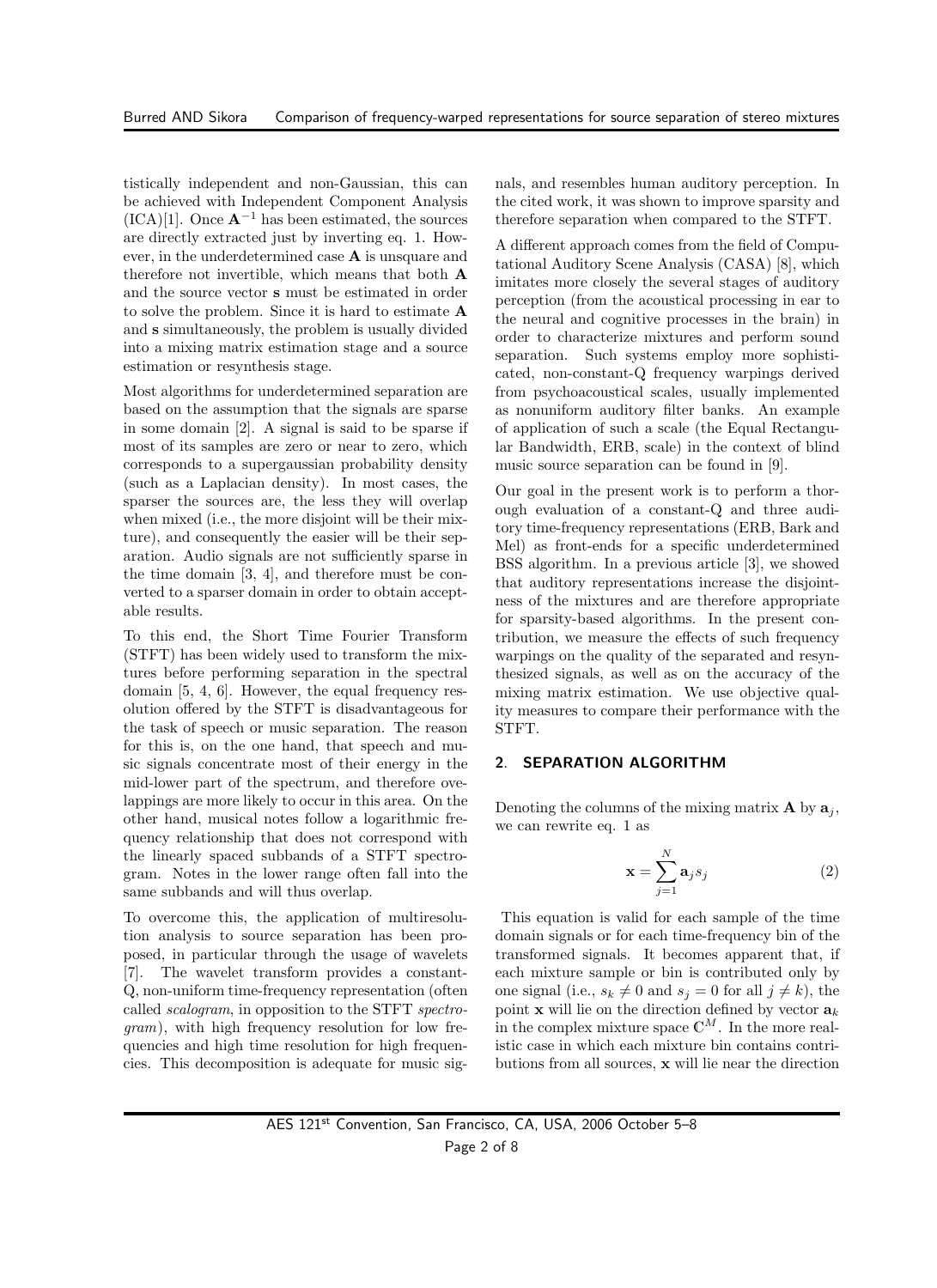

Fig. 1: Projected scatter plot for a 3-source, 2-channel mixture of musical instruments, transformed using a Constant-Q scaling.

 $a_k$  corresponding to the source  $s_k$  that predominates in that particular bin. If the mixture is sufficiently disjoint (i.e., if the bins of the individual sources are sufficiently non-overlapping), a scatter plot of all B samples/bins, defined by  $X = (x_1, \ldots, x_B)$ , will show the bins corresponding to a particular source concentrating around its direction. As an example, Fig. 1 shows the scatter plot of a 3-source, 2-channel musical mixture transformed into a Constant-Q domain. The direction clustering is more clear the more super-Gaussian (sparser) the probability distributions of the sources are. It should be noted that, in order for the direction vectors  $a_i$  to remain unchanged, the applied transformation must be linear in amplitude. All transformations used in the present work fulfill this condition.

In the case of instantaneous mixtures of sparse sources, the clustering phenomenon on the scatter plot is clear enough to allow the estimation of  $\bf{A}$  by simple histogram analysis. Fig. 2 shows a smoothed histogram corresponding to Fig. 1. The directions  $a_i$  correspond to the peaks of the histogram, and the number of sources detected can be obtained by setting an appropriate peak threshold. Note that, since both real and imaginary, as well as positive and negative coefficients cluster around the same directions, it suffices to cluster in the first quadrant of  $\mathbb{R}^2$ , after the concatenation and projection defined by  $X_{proj}$  =  $(|Re\{\mathbf{x}_1\}|,\ldots,|Re\{\mathbf{x}_B\}|,|Im\{\mathbf{x}_1\}|,\ldots,|Im\{\mathbf{x}_B\}|).$ 

Due to sparsity, most of the bins accumulate near to zero. However, bins with small modules do not



Fig. 2: Smoothed histogram for the scatter plot of Fig. 1.

add much information when searching for the mixing directions, and so they can be ignored for the histogram analysis. This spares computation time and does not affect the performance significantly. The optimization threshold is denoted in Fig. 1 by the circle around the origin.

For the source resynthesis stage, we use the shortest path approach, which has shown a robust performance with stereo anechoic mixtures [4]. For a given mixing matrix, it partitions the mixture space  $\mathbb{R}^2$  into regions delimited by the mixing directions  $\mathbf{a}_j$ . Then, for each bin  $\mathbf{x} = (x_1, x_2)$  at direction  $\theta_x = \arctan(x_2/x_1)$ , a  $2 \times 2$  reduced mixing matrix  $\mathbf{A}_r = [\mathbf{a}_a, \mathbf{a}_b]$  is defined, whose columns are the delimiting directions of the region it belongs to, i.e.  $\theta_L = \arctan(a_{a2}/a_{a1})$  and  $\theta_R = \arctan(a_{b2}/a_{b1})$  are the closest mixing directions to the left respectively to the right that enclose  $\theta_x$ . Source estimation is performed inverting the determined  $2 \times 2$  sub-problem and setting all other  $N - M$  sources to zero:

$$
\hat{\mathbf{s}}_r = \mathbf{A}_r^{-1} \mathbf{x} \tag{3}
$$

$$
\hat{s}_j = 0 \quad \text{if } j \neq a, b \tag{4}
$$

It can be shown [4] that, if the sources are independent and assumed to follow a Laplace distribution, defined by

$$
p(s_j) = \frac{\lambda}{2} e^{-\lambda|s_j|},\tag{5}
$$

the above method is equivalent to the  $\ell_1$ -norm con-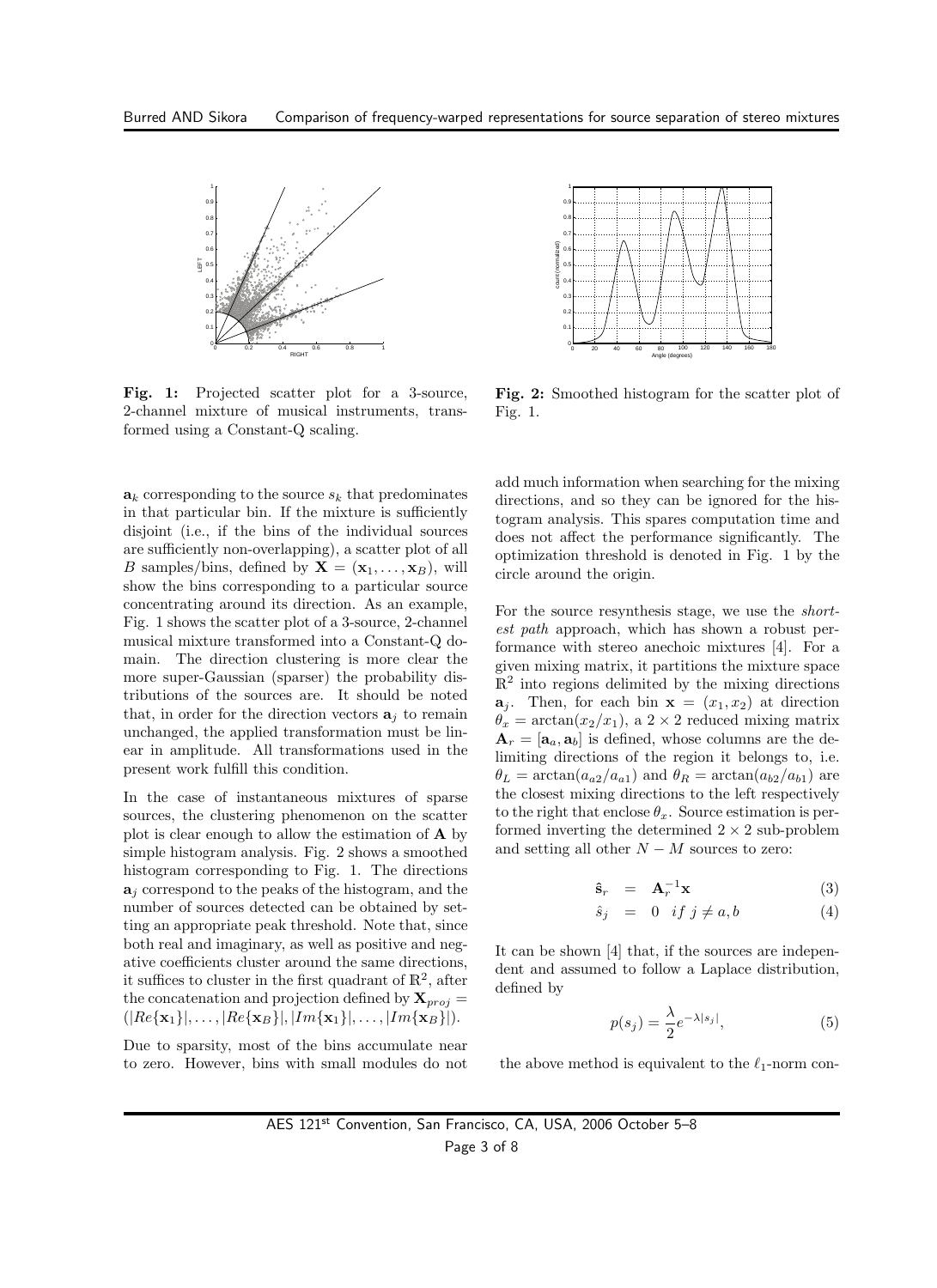strained minimization problem:

$$
\hat{\mathbf{s}} = \underset{\mathbf{s}}{\operatorname{argmin}} \left\{ \ell_1(\mathbf{s}) = \sum_{j=1}^{N} |s_j| \mid \mathbf{x} = \mathbf{A}\mathbf{s} \right\} \quad (6)
$$

#### 3. FREQUENCY-WARPED REPRESENTA-TIONS

A discrete time-frequency representation  $X[n, k]$ , where  $n$  is the time frame and  $k$  is the frequency or band index  $(k = 0, 1, \ldots, L-1)$ , can be interpreted as the output of an L-channel bank of bandpass filters. Its frequency resolution is determined by the center frequencies of the filters  $f_k$  and by their bandwidths  $\Delta f_k$ . The individual impulse responses  $h_k[n]$ of such a filter bank can be obtained by modulating and scaling a prototype impulse response  $w_{N_k}[n]$  of length  $N_k = f_s/\Delta f_k$ , where  $f_s$  is the sampling rate:

$$
h_k[n] = \frac{1}{N_k} w_{N_k}[-n] e^{j2\pi f_k n/f_s}
$$
 (7)

The discrete-time Short Time Fourier Transform (STFT), defined by

$$
X^{stft}[n,k] = \sum_{m=0}^{N-1} x[nR+m]w[m]e^{-j2\pi km/N}
$$
 (8)

where  $x[m]$  is the time domain signal, n is the frame index, N is the length of window  $w[m]$  and R is the hop size, is equivalent to a bank of  $N$  filters equally spaced at the frequencies  $f_k^{stft} = kf_s/N$ , with constant bandwidth  $\Delta f_k^{stft} = f_s/N$ , with a prototype impulse response equal to the time-reversed analysis window  $w[-n]$  and critically downsampled by a factor N. This follows from the interpretation of eq. 8 as the convolution  $X[n, k] = x[n] * h_k[n]$ .

If we impose the condition that all filters must have the same quality factor  $Q = f_k/\Delta f_k$ , we obtain a nonuniform spectral representation with subband center frequencies spaced geometrically according to

$$
f_k^{cq} = f_0 2^{\frac{k}{b}} \tag{9}
$$

and with bandwidths

$$
\Delta f_k^{cq} = f_k^{cq} (2^{\frac{1}{b}} - 1)
$$
 (10)

where  $f_0$  is the lowest central frequency and b is the number of filters per octave. The corresponding window lengths are given by  $N_k^{cq} = Qf_s/f_k^{cq}$ . In analogy to the STFT, imposing these conditions on eq. 7 results in the definition of the Constant-Q Transform (CQT) [10]:

$$
X^{cq}[k] = \frac{1}{N_k^{cq}} \sum_{n=0}^{N_k^{cq}-1} x[n] w_{N_k^{cq}}[n] e^{-j 2\pi Qn/N_k^{cq}} \tag{11}
$$

In this way, we obtain a logarithmic frequency warping which, for the same number of bands, has more frequency resolution in the low frequencies, and less frequency resolution in the high frequencies than the STFT (the inverse applies to time resolution).

More sophisticated frequency warpings can be defined to simulate more closely the nonuniform frequency resolution in the cochlea. Frequencies are mapped into a linear auditory scale according to experimental measurements. The resulting filters are equally spaced in the auditory scale, but nonuniformly spaced in frequency. In particular, the Bark scale [11] defines an analytical approximation to measurements of the critical bands of hearing, which are ranges in the basilar membrane where different frequencies interact:

$$
\Delta f^{bark} = 25 + 75 \left[ 1 + 1.4 \left( \frac{f}{1000} \right)^2 \right]^{0.69} \tag{12}
$$

The mapping to the auditory scale  $\xi^{bark}$  can be approximated by [12]

$$
\xi^{bark} = 7 \operatorname{arcsinh}\left(\frac{f}{650}\right) \tag{13}
$$

To obtain the warped filter bank, we sample the previous equation linearly between the values corresponding to DC and  $f_s/2$  with the desired number of bands L, and then apply the inverse mapping to obtain the center frequencies:

$$
f_k^{bark} = 650 \sinh\left(\frac{\xi_k^{bark}}{7}\right) \tag{14}
$$

It should be noted that the original Bark definition of eq. 12 assumes a number of 24 critical bands. For the current application, however, a higher number of bands is needed to obtain an acceptable frequency segregation, and thus the range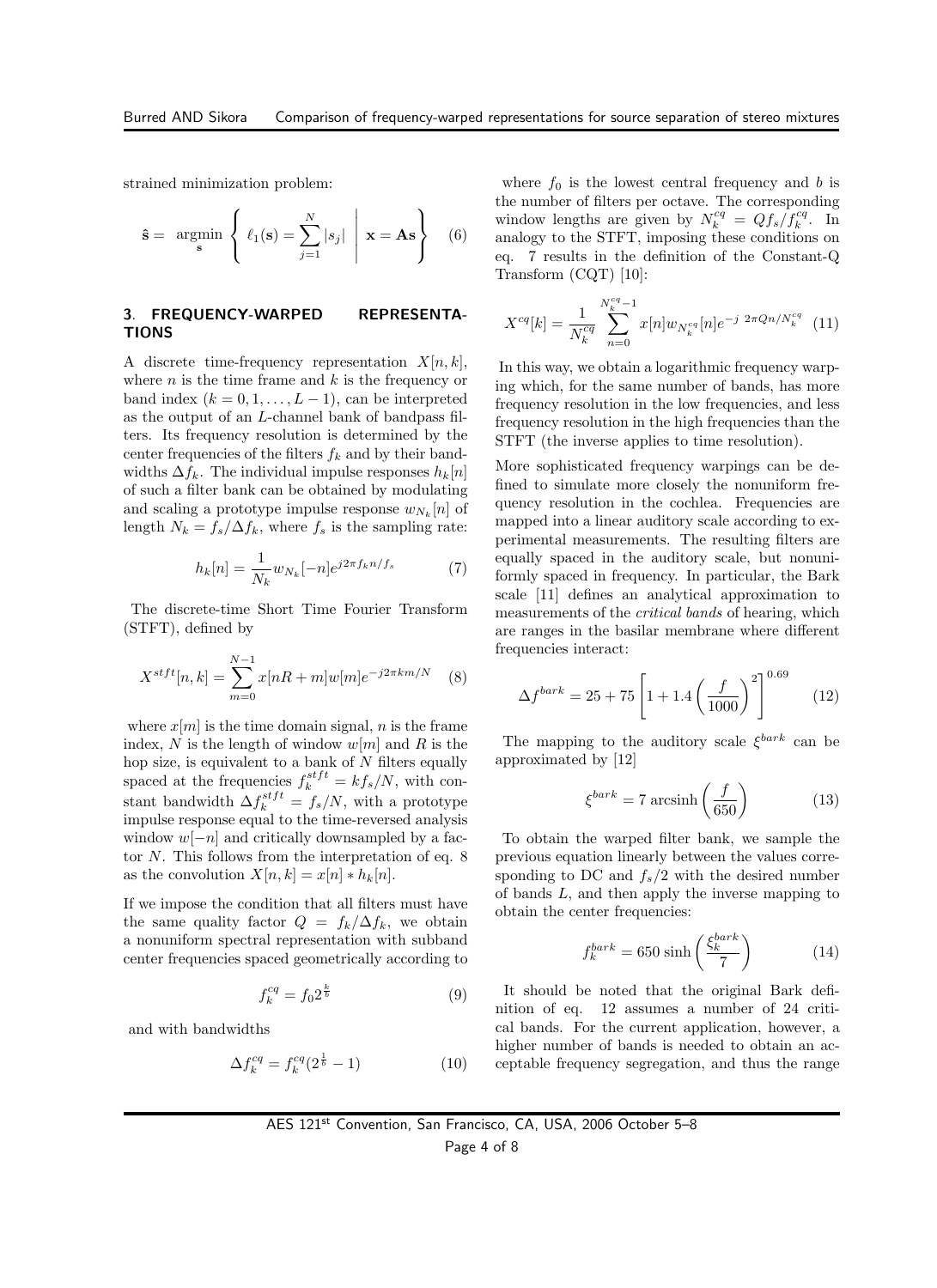corresponding to one Bark unit must be subdivided, and the filter bandwidths accordingly adapted. In this way, the final filter bandwidths are obtained as  $\Delta f_k^{bark} = \Delta f^{bark}/B^{bark}$ , where  $B^{bark}$  is the number of bands per Bark unit. The window lengths are, then,  $N_k^{bark} = B^{bark} f_s / \Delta f^{bark}$ .

The nominal bandwidth definition of the closely related ERB scale [11] is given by:

$$
\Delta f^{erb} = 24.7 + \frac{f}{9.26}
$$
 (15)

The mapping to ERB units is:

$$
\xi^{erb} = 9.26 \ln \left( \frac{1}{228.7} f + 1 \right) \tag{16}
$$

After linear sampling to  $\xi_k^{erb}$ , the inverse mapping is

$$
f_k^{erb} = 228.7 \exp(\xi_k^{erb}/9.26 - 1) \tag{17}
$$

and, again, the actual filter bank bandwidths are  $\Delta f_k^{erb} = \Delta f^{erb} / B^{erb}$ , where  $B^{erb}$  is the number of bands per ERB unit.

The Mel scale [11] was derived from the nonlinear perception of pitch ratios and, in contrast to the ERB and Bark scales, it is not defined in terms of bandwidths, but as a direct mapping between frequencies and mel units  $\xi^{mel}$ :

$$
\xi^{mel} = 2595 \log_{10} \left( 1 + \frac{f}{700} \right) \tag{18}
$$

The sampled inverse mapping is:

$$
f_k^{mel} = 700 \left( 10^{\xi_k^{mel}/2595} - 1 \right) \tag{19}
$$

The bandwidth per Mel unit (which is much smaller than an ERB or a Bark unit) can be obtained as  $\Delta f^{mel} = df^{mel}/d\xi^{mel}$ , which gives the relationship

$$
\Delta f^{mel} = \frac{1}{1127}(700 + f) \tag{20}
$$

and, finally,  $\Delta f_k^{mel} = \Delta f^{mel} / B^{mel}$ . The Mel scale is well-known in audio analysis applications as the warping stage of the Mel Frequency Cepstral Coefficients (MFCC) algorithm.

Fig. 3 compares the distribution of center frequencies versus subband number, for all transformations defined above, and for the particular case  $f_s = 16$ kHz and  $L = 257$ .



Fig. 3: Filter bank center frequencies as a function of band number, for 16 kHz sample rate and 257 bands.

A warped auditory representation  $X[n, k]$  of signal  $x[n]$  can thus be obtained by applying one of the previous definitions of  $f_k$  and  $N_k$  to the filter bank definition of eq. 7. In our experiments, we used a Hann window as the prototype impulse response for all transformations.

It must be noted that, in order to resynthesize the sources separated in a transformed domain, the employed transformation must be invertible. Unlike the STFT, nonuniform filter banks cannot be perfectly inverted. However, perfect reconstruction is not critical in source separation, since the largest reconstruction errors are introduced by the separation algorithm itself and are much more significant than the errors introduced in inverting the transformation [13]. Directly implemented warped filter banks can be approximately inverted by re-filtering with the time-reversed analysis filters and adding the subbands with appropriate weighting according to their bandwidth [14].

We used a direct, downsampled implementation of the filter banks. This method is computationally inefficient in comparison with the STFT. However, there exist more efficient implementations of frequency-warped filter banks using chains of allpass filters [15], which can be combined with analytical expressions of the all-pass coefficient in such a way that the warping approximates an auditory warping [16].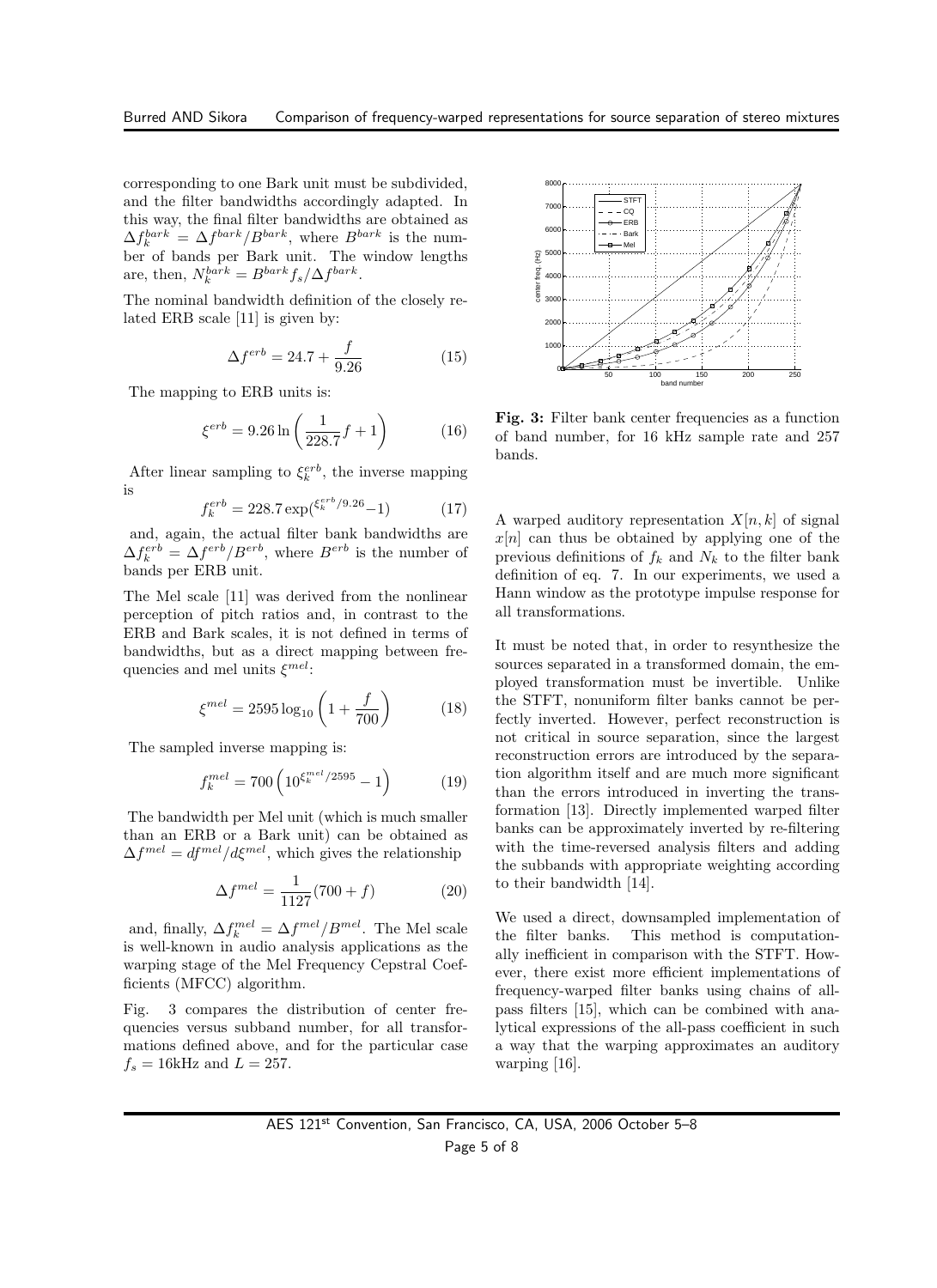#### 4. PERFORMANCE EVALUATION

The estimation performance of the mixing matrix was measured by the percentage of experiments in which the correct number of sources were detected (detection rate, DR), and by the angular error  $e_{ana}$ between original directions  $a_i$  and their predictions  $\hat{\mathbf{a}}_i$ , averaged across each source and across each experiment.

To evaluate the quality of the estimated, separated signals  $\hat{s}_i$  we used two objective measures: the Source to Distortion Ratio (SDR) and the Source to Artifacts Ratio (SAR).

The SDR is an overall measure of all distortions and errors introduced in the process, including errors by interference with the undesired signals, artifacts introduced by the separation algorithm and distortion due to imperfect transform inversion. For each source, it is given by:

$$
SDR_{j} = 10 \log_{10} \frac{\|s_{j}\|^{2}}{\|\hat{s}_{j} - s_{j}\|^{2}}
$$
 (21)

where  $\|\cdot\|$  denotes the  $\ell_2$  norm (energy). We consider differences in scaling as irrelevant for the evaluation of separation quality, and therefore it must be assured that the signals are normalized prior to evaluation.

The artifacts introduced by the separation algorithm are often the main cause of distortion in source separation. Many algorithms, such as the one used here, introduce many artificial zeros in the spectrum before signal resynthesis (see eq. 4), which causes the so-called musical noise or burbling artifacts. For this reason, we also used a measure that specifically evaluates the influence of the artifacts on the separation quality, isolating it from the other sources of error, namely the Source to Artifacts Ratio (SAR). The computation of the SAR is more complex and involves orthogonal projections. The process is explained in detail in [17]. For each experiment run, the averaged values of SDR and SAR across all sources will be computed.

#### 5. EXPERIMENTAL SETUP AND RESULTS

For the evaluation experiments, we used 10 stereo mixtures of  $N = 3$  sources and 10 stereo mixtures of

| Representation | $N=3$ sources |           | $N=4$ sources |           |
|----------------|---------------|-----------|---------------|-----------|
|                | DR $(\%$      | $e_{ang}$ | DR $(\%$      | $e_{ang}$ |
| <b>STFT</b>    | 81.3          | 1.22      | 65.0          | 3.38      |
| CQ             | 80.0          | 0.75      | 67.5          | 4.82      |
| <b>ERB</b>     | 82.5          | 0.76      | 71.3          | 0.83      |
| Bark           | 82.5          | 0.78      | 73.8          | 0.90      |
| Mel            | 82.5          | 0.76      | 71.3          | 1.50      |

Table 1: Evaluation of the mixing matrix estimation stage: averaged source detection rate (DR) and angular error  $(e_{anq})$  in degrees, for stereo mixtures of  $N = 3$  (left) and  $N = 4$  sources (right).

 $N = 4$  sources. The sources to be mixed were randomly extracted from a database of 3 second musical fragments played by melodic instruments and sampled at 8 kHz. For each mixture, the experiment was repeated for each previously described timefrequency representation (STFT, constant Q (CQ), ERB, Bark and Mel), and for a different number of representation bands  $L_p$ , ranging from  $L_1 = 33$  to  $L_P = 4097$ . Note that for real signals, the  $N/2$  upper spectral bins of the STFT are redundant, and thus an N-points STFT corresponds to a spectrogram representation of  $L = N/2 + 1$  bands (positive frequencies plus DC value). For this reason, we choose the values  $L_p = N_{min} 2^{p-1} + 1$  where  $p = 0, 1, \ldots, P-1$  as evaluation points, where  $N_{min}$ is a power of two to benefit from an efficient FFT computation (in this case,  $N_{min} = 64$  and  $P = 8$ ). This makes a total number of 800 separation experiments.

Each source was normalized, artificially panned and mixed. The mixing matrix was defined with equally spaced directions, i.e.,  $\theta_1 = 3\pi/4$ ,  $\theta_2 = \pi/2$  and  $\theta_3 =$  $\pi/4$  for  $N = 3$  and  $\theta_1 = 4\pi/5$ ,  $\theta_2 = 3\pi/5$ ,  $\theta_3 = 2\pi/5$ and  $\theta_4 = \pi/5$  for  $N = 4$ , where 0 corresponds to hard right and  $\pi$  to hard left. To find the direction clusters, the scatter plot was rastered using a radial grid with 0.5 ◦ resolution. The resulting values for DR and  $e_{ang}$  are shown on Table 1. For  $N = 3$ , the DR does not improve significantly, but  $e_{ang}$  has been nearly halved. The  $N = 4$  problem is more difficult, as expected, but the performance difference to the STFT has been increased. In particular, the angular error has been reduced by a factor of 4 with the ERB and Bark warpings.

Figures 4 and 5 show the results of the evaluation of the source estimation stage, specifically, the SDR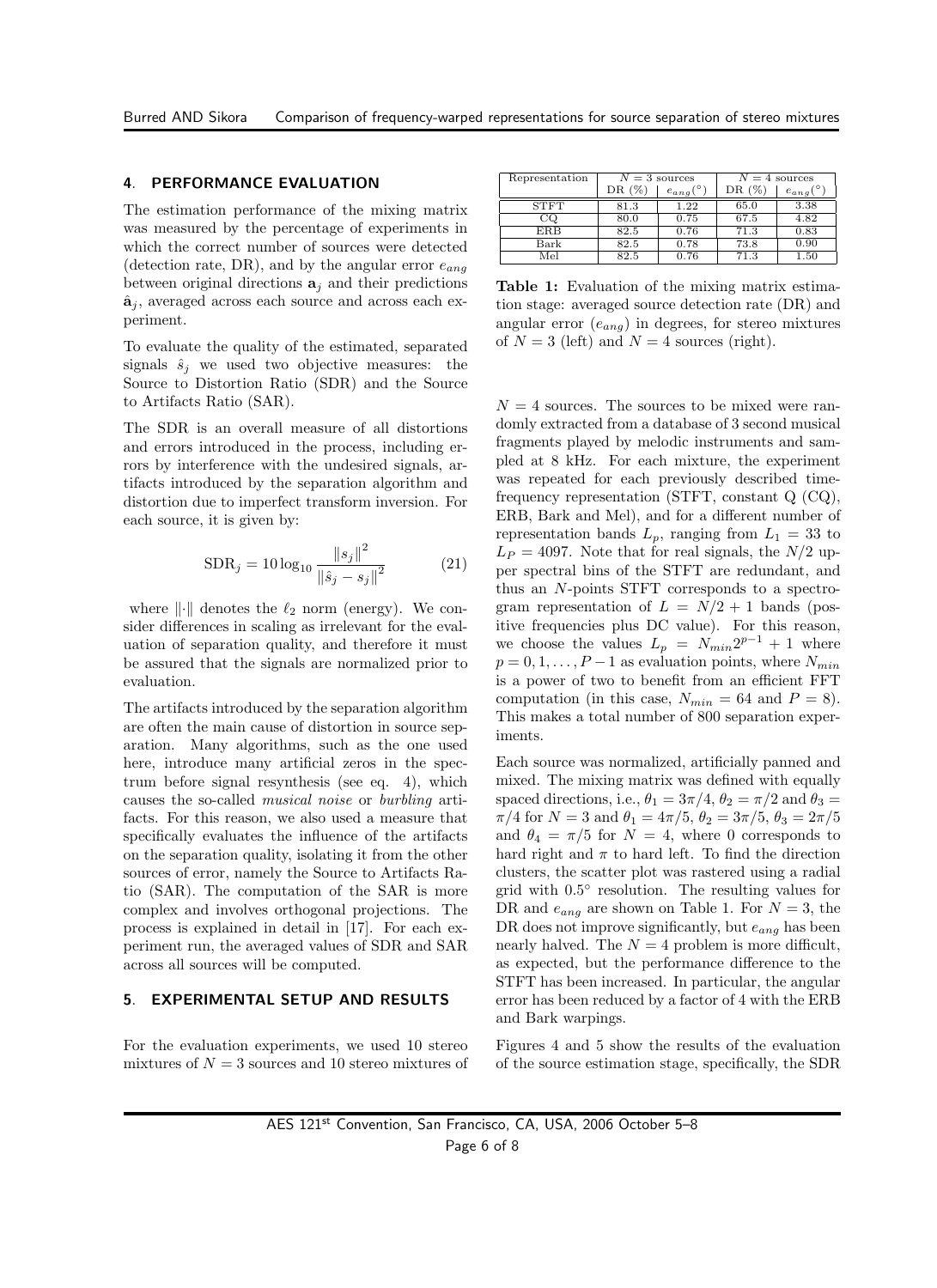

Fig. 4: Evaluation of the source resynthesis stage: Source to Distortion Ratio (SDR) as a function of number of subbands L, for stereo mixtures of  $N = 3$ sources.

| Repr.       | $N=3$ sources  |            | $N=4$ sources |            |
|-------------|----------------|------------|---------------|------------|
|             | $SDR$ ( $dB$ ) | $SAR$ (dB) | $SDR$ (dB)    | $SAR$ (dB) |
| <b>STFT</b> | 16.18          | 16.74      | 10.61         | 10.81      |
| CO          | 17.79          | 18.59      | 12.77         | 13.42      |
| ERB         | 18.16          | 18.83      | 13.01         | 13.53      |
| Bark        | 17.81          | 18.36      | 12.83         | 13.34      |
| Mel         | 18.30          | 18.92      | 13.08         | 13.57      |

Table 2: Evaluation of the source resynthesis stage: maximum achieved SDR and SAR for for stereo mixtures of  $N = 3$  (left) and  $N = 4$  sources (right).

and SAR as a function of number of filter bank subbands. Table 2 shows the maximal achieved values in the curves. It can be seen that performance has been increased in all cases in comparison to the STFT. Again, the improvement is larger with 4 than with 3 sources. All nonuniform representations reach the highest performance with  $L = 513$  frequency bands. In contrast, the STFT has its peak at  $L = 1025$ . For higher number of bands, all curves begin to decrease. This is due to the fact that global time resolution decreases as  $L$  grows, and thus time-domain overlaps are stronger. All three auditory warpings (ERB, Bark and Mel) showed similar behaviors, with Mel obtaining a slightly better performance in both measures, followed by ERB and Bark. However, the difference with CQ is greater. As can be seen in Fig. 3, CQ is the transformation offering the highest frequency resolution in the low frequency area. It turns



Fig. 5: Evaluation of the source resynthesis stage: Source to Artifacts Ratio (SAR) as a function of number of subbands L, for stereo mixtures of  $N = 3$ sources.

out that a more equilibrated trade-off between low frequency and high frequency resolution, as offered by the auditory warpings (whose warping curves lie in the middle region between CQ and STFT) is advantageous for our purposes.

#### 6. CONCLUSIONS AND FUTURE WORK

It has been shown that the usage of frequencywarped representations as front-end for underdetermined sound source separation improves the performance of both stages of the algorithm: mixing matrix estimation and  $\ell_1$ -norm minimization-based source estimation, when compared to using the STFT. They improved all objective measures evaluated: source detection rate, angular error, resynthesis error due to artifacts and overall distortion error. Also, auditory warpings like ERB, Bark or Mel perform better than constant-Q warpings and offer an optimal trade-off between resolution in low and high frequencies. These results further support the convenience of combining psychoacoustical knowledge with mathematical separation algorithms in the form of hybrid CASA/BSS systems.

The separation performed by the system treated here is solely based on spatial information and on a broad sparsity assumption on the sources (a Laplacian distribution). In order to further improve performance and robustness, more sophisticated knowledge about the nature of the sources must be added.